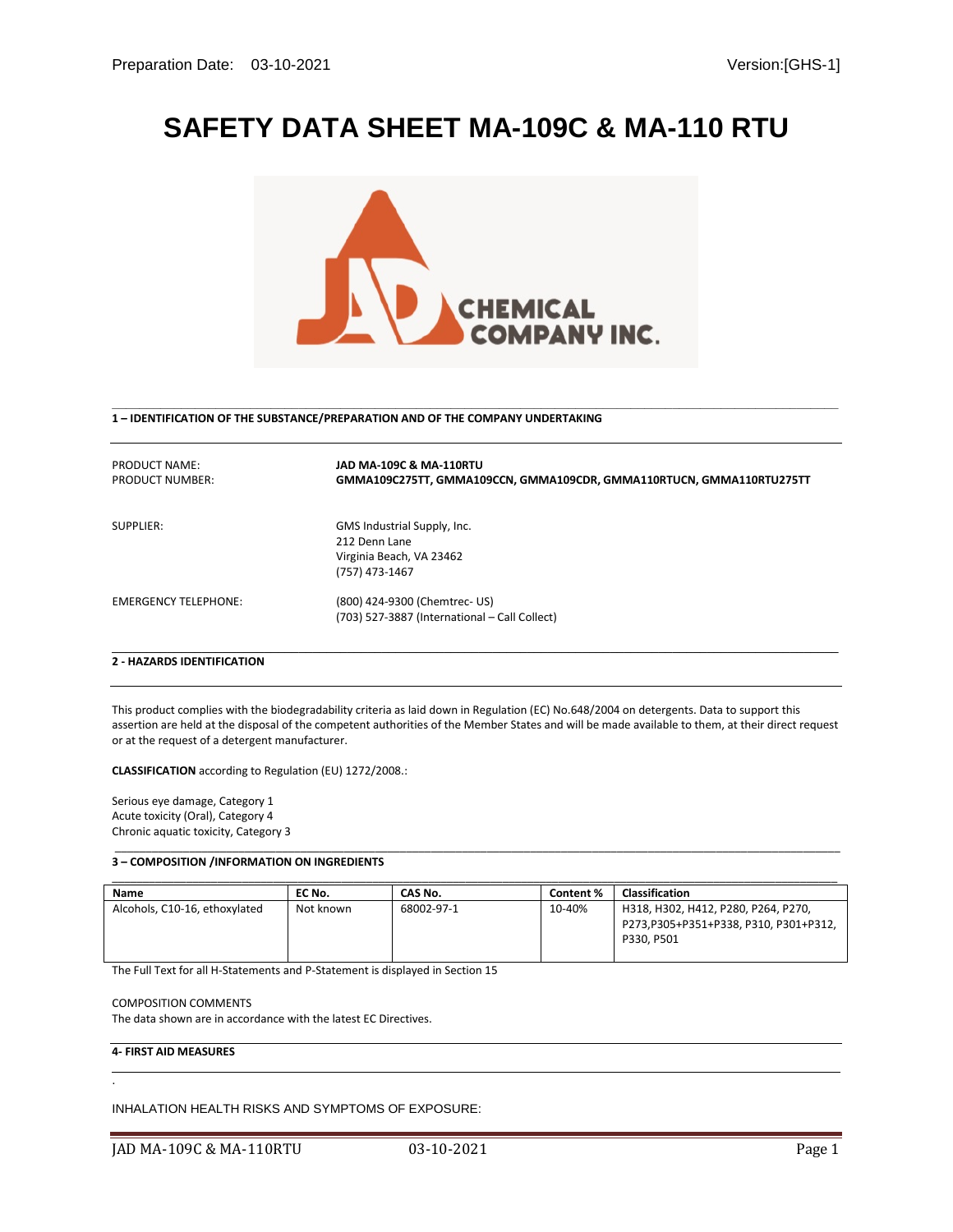Low hazard for usual industrial handling by trained personnel.

SKIN AND EYE CONTACT HEALTH RISKS AND SYMPTOMS OF EXPOSURE:

Although this is a water-based system, some people may be sensitive to some ingredients. These people may experience skin irritation, defatting and/or dermatitis. Eye contact with this product should be avoided. This may cause irritation and the eyes should be flushed with water for at least 15 minutes.

INGESTION HEALTH RISK AND SYMPTOMS OF EXPOSURE: Preexisting eye, skin, heart, central nervous system and respiratory disorders may be aggravated by exposure to this product.

#### HEALTH HAZARDS (ACUTE AND CHRONIC):

Being a water-reducible system, health hazards are minimized. However, care must be exercised in its use. Breathing the vapors may irritate the nose and throat. Detectable amounts of chemicals or substances known to the state of California to cause cancer, birth defects, or other reproductive harm may be found in this product. Use care when handling chemical and petroleum products even though they are water reducible.

CARCINOGENICITY: NTP CARCINOGEN: N/A IARC MONOGRAPHS: N/A OSHA REGULATED: N/A

MEDICAL CONDITIONS GENERALLY AGGRAVATED BY EXPOSURE TO THIS PRODUCT:

Preexisting eye, skin, heart, central nervous system and respiratory disorders may be aggravated by exposure to this product. **EMERGENCY AND FIRST AID PROCEDURES**:

Remove victim to fresh air and restore breathing if required. Call a physician if required. If breathing stops give artificial respiration. Keep person warm. Never give anything by mouth to an unconscious person. Do not induce vomiting. If spontaneous vomiting occurs, keep head below hips to prevent aspiration of liquid into the lungs.

#### **5- FIRE FIGHTING PROCEDURES**

EXTINGUISHING MEDIA: CO2, Dry Chemical, Water Fog SPECIAL FIREFIGHTING PROCEDURES: Do not enter a confined area without full bunker gear including a positive-pressure NIOSH-approved self-contained breathing apparatus. Decomposition products may form toxic materials. Non-flammable UNUSUAL FIRE AND EXPLOSION HAZARDS: Not known

## **6-ACCIDENTAL RELEASE MEASURES**

PERSONAL PRECAUTIONS:

Wear protective clothing as described in Section 8.

ENVIRONMENTAL PRECAUTIONS:

Spillages or uncontrolled discharges into watercourses must immediately be alerted to Environmental Agency or other appropriate regulatory authority.

SPILL CLEANUP METHODS:

Keep combustibles away from spilled material. Extinguish all ignition sources. Avoid sparks, open flames, and smoking. Ventilate. Absorb in vermiculite, dry sand, or earth and place into containers for disposal.

## **7-HANDLING AND STORAGE**

USAGE PRECAUTIONS:

Avoid spilling, skin and eyes contact. Use with adequate ventilation and avoid excessive exposure to chemical vapors. Use approved respirator if air contamination exceeds the accepted level.

STORAGE PRECAUTIONS:

Keep unused contents in original container and tightly closed lids. Store in a cool, dry and well-ventilated place and at an ambient Temperature not to exceeding above 120°F.

STORAGE CLASS:

Non - Flammable liquid storage.

### **8-EXPOSURE CONTROL/PERSONAL PROTECTION**

| Name                          | Workplace Exposure Limits                                                    | Remarks                                                     |
|-------------------------------|------------------------------------------------------------------------------|-------------------------------------------------------------|
| Alcohols, C10-16, ethoxylated | ACGIH: Not Listed<br>NIOSH: Not Listed<br><b>OSHA-Final PELs: Not Listed</b> | Consult local authorities for acceptable<br>exposure limits |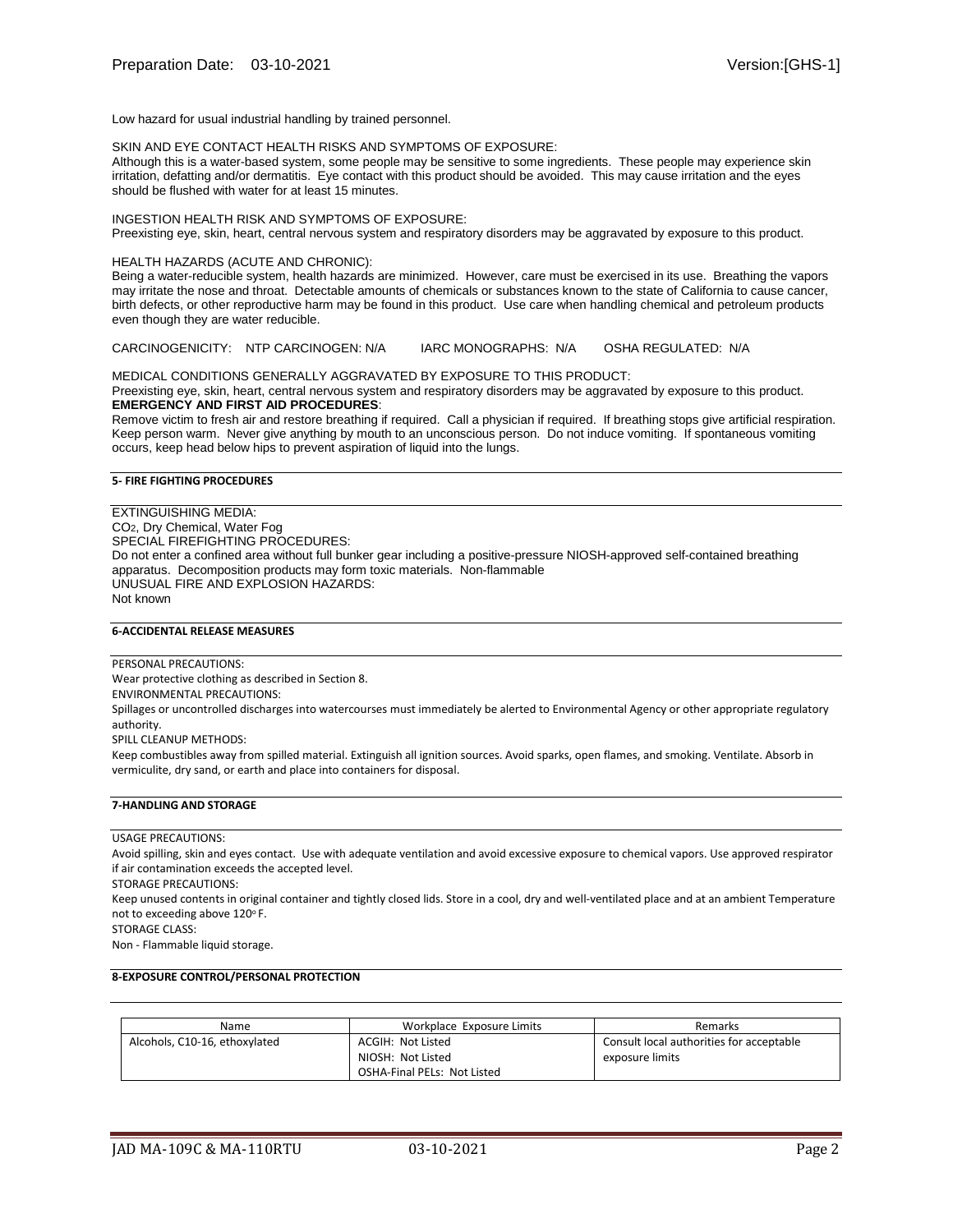

PROTECTIVE EQUIPMENTS:

HANDPROTECTION: Wear approved gloves such as Neoprene, Nitrile or Rubber types. EYE PROTECTION: Wear splash-proof goggles. OTHER PROTECTION: Wear appropriate clothing to prevent any possible skin contact. HYGIENE MEASURES: DO NOT SMOKE IN THE WORK AREA. Wash at the end of each work shift and before eating, drinking or smoking. Promptly remove contaminated clothing.

#### **9- PHYSICAL AND CHEMICAL PROPERTIES**

| APPEARANCE:                       | Liquid                        |                  |
|-----------------------------------|-------------------------------|------------------|
| COLOR:                            | <b>Light Yellow</b>           |                  |
| ODOR:                             | <b>Typical Detergent Odor</b> |                  |
| <b>BOILING POINT:</b>             | $> 212$ <sup>0</sup> F        |                  |
| <b>RELATIVE DENSITY:</b>          | 1.004 $q/mL$                  |                  |
| <b>VAPOR PRESSURE:</b>            | $< 1$ (mm Hg)                 |                  |
| <b>VAPOR DENSITY:</b>             | $> 1$ (Air = 1)               |                  |
| EVAPORATION RATE:                 | As Water (BuAc = $1$ )        |                  |
| <b>FLASH POINT:</b>               | > 200 °F                      | (Tag Closed Cup) |
| <b>FLAMMABILITY LIMITS:</b>       | LOWER: NA                     | <b>UPPER: NA</b> |
| <b>SOLUBILITY VALUE</b>           |                               |                  |
| (g/100g H <sub>2</sub> O @ 20°C): | Complete                      |                  |
| <b>VOLATILE ORGANIC COMPOUND</b>  |                               |                  |
| $(VOC)$ :                         | $0.0001$ g/L                  |                  |
| pH:                               | $6.57 - 7.57$                 |                  |
|                                   |                               |                  |

## **10- STABILITY AND REACTIVITY**

STABILITY: Stable CONDITIONS TO AVOID: Heat will coagulate product INCOMPATIBILITY (MATERIALS TO AVOID): Material very stable but may react with strong acids while in liquid form. HAZARDOUS DECOMPOSITION OR BYPRODUCTS: N/A HAZARDOUS POLYMERIZATION: N/A \_\_\_\_\_\_\_\_\_\_\_\_\_\_\_\_\_\_\_\_\_\_\_\_\_\_\_\_\_\_\_\_\_\_\_\_\_\_\_\_\_\_\_\_\_\_\_\_\_\_\_\_\_\_\_\_\_\_\_\_\_\_\_\_\_\_\_\_\_\_\_\_\_\_\_\_\_\_\_\_\_\_\_\_\_\_\_\_\_\_\_\_\_\_\_\_\_\_\_\_\_\_\_\_\_\_\_\_\_\_\_\_\_\_\_\_\_\_\_\_\_\_\_\_\_\_\_\_\_\_\_\_\_\_\_\_\_\_\_

## **11-TOXICOLOGICAL INFORMATION**

**Alcohols, C10-16, ethoxylated (CAS#68002-97-1):** Acute Dermal Toxicity: LD50 rabbit: > 2,000 mg/kg. Acute Inhalation Toxicity: LC50 value expected to exceed the saturated vapor concentration in air. Acute Oral Toxicity: LD50 rat: > 1,000 mg/kg. Skin Corrosion/Irritation: Primary irritation (rabbit): 24 hours; 4.4 (Max. score is 8.0). Eye Damage/Irritation: Primary Irritation (rabbit): 50.8 (Max. score is 110.0). Respiratory or skin sensitization: No data available. Germ cell mutagenicity: Genotoxicity in vitro: No data available. Genotoxicity in vivo: No data available. Assessment Mutagenicity: No data available. Reproductive toxicity: No data available. Carcinogenicity: No component of this product present at levels greater than or equal to 0.1% is identified as a carcinogen or potential carcinogen by OSHA.

\_\_\_\_\_\_\_\_\_\_\_\_\_\_\_\_\_\_\_\_\_\_\_\_\_\_\_\_\_\_\_\_\_\_\_\_\_\_\_\_\_\_\_\_\_\_\_\_\_\_\_\_\_\_\_\_\_\_\_\_\_\_\_\_\_\_\_\_\_\_\_\_\_\_\_\_\_\_\_\_\_\_\_\_\_\_\_\_\_\_\_\_\_\_\_\_\_\_\_\_\_\_\_\_\_

#### **12- ECOLOGICAL INFORMATION**

**Alcohols, C10-16, ethoxylated (CAS#68002-97-1):** Aquatic toxicity: Harmful to aquatic life with long lasting effects. Toxicity to fish: LC50 (Poecillia reticulate (guppy)) 96 hours: 6.5 mg/l. Toxicity to aquatic invertebrates: EC50 (Daphnia) 48 hours: 2.3 mg/l. Toxicity to algae: EbC50 (Desmodesmus subspicatus (green algae)) 72 hours: 6.1 mg/l. Chronic toxicity to fish: EC10 (Pimephales promelas(fathead minnow)): 0.21 mg/l. Chronic toxicity to aquatic invertebrates: EC10 (Daphnia magna (Water flea)): 0.36 mg/l.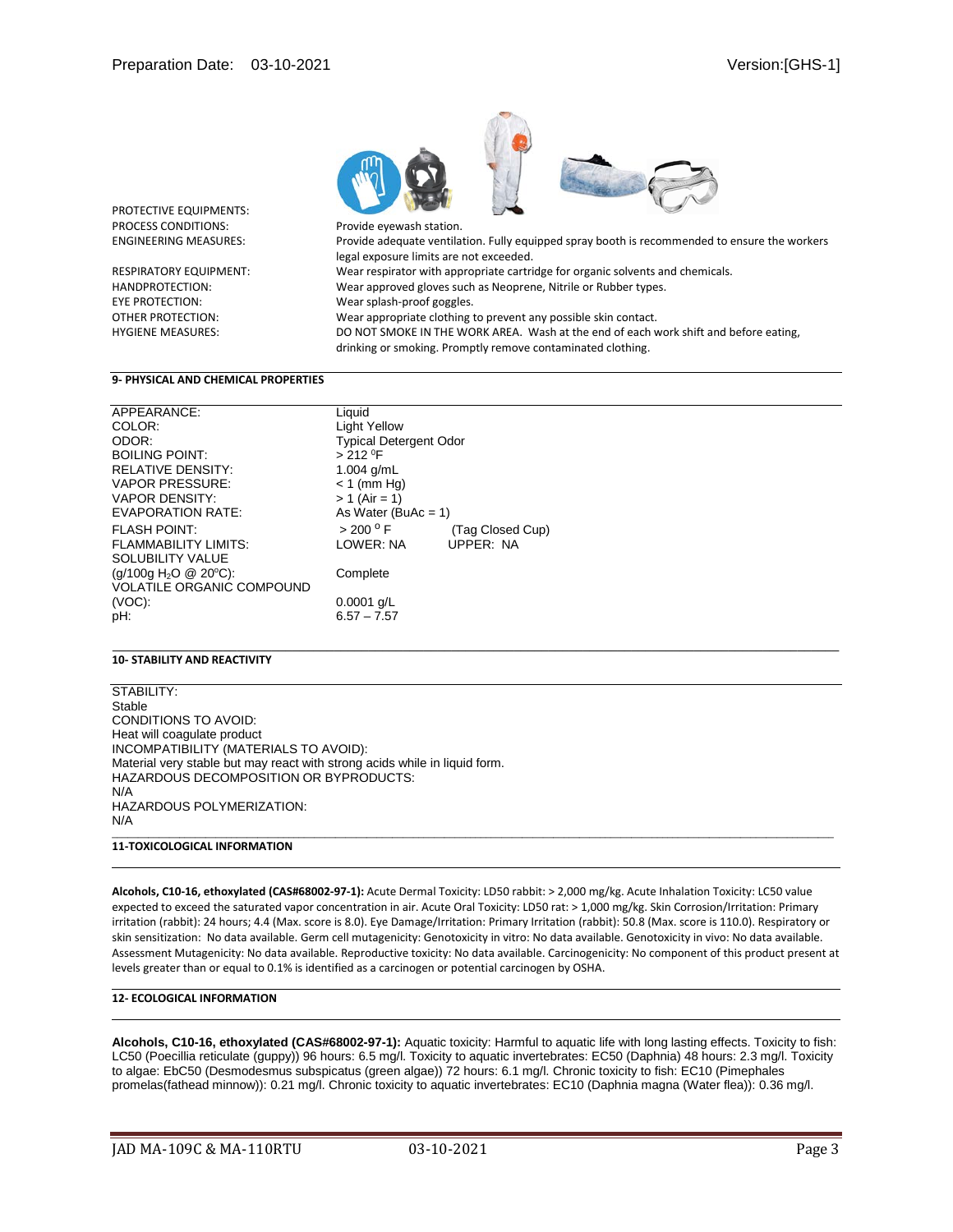Biodegradation: Readily biodegradable – OECD Test Guideline 301B (28 d): 74%. Bioaccumulation: Unlikely. Mobility in soil: immobile.

### **13 – DISPOSAL CONSIDERATIONS**

Any unused product or empty containers may be disposed of as non-hazardous in accordance with federal, state and local requirements. Re-evaluation of the product or wastes may be required at the time of disposal since the product uses, transformations, mixtures, contamination, and spillage may change the classification. If the resulting material is determined to be hazardous, please dispose in accordance with State and Federal (40 CFR 262) hazardous waste regulations.

**14 – TRANSPORT INFORMATION**

**GHS LABEL:**

| DOT PROPER SHIPPING NAME:             | <b>NOT REGULATED</b>            |
|---------------------------------------|---------------------------------|
| <b>PRIMARY HAZARD CLASS/DIVISION:</b> | Non-Hazardous By CFR 491712.101 |
| UN/UA NUMBER:                         | N/A                             |
| <b>PACKING GROUP:</b>                 | N/A                             |
| <b>IMO PROPER SHIPPING NAME:</b>      | <b>NOT REGULATED</b>            |
| <b>IMO UN CLASS:</b>                  | N/A                             |
| <b>IMO UN NUMBER:</b>                 | N/A                             |
| <b>IMO PACKING GROUP:</b>             | N/A                             |
| <b>IMO LABEL:</b>                     | N/A                             |
| <b>IMO VESSEL STOWAGE:</b>            | N/A                             |
| $\sim$ $\sim$ $\sim$                  |                                 |



#### **DANGER**

# **CAUSES SERIOUS EYE DAMAGE. CAUSES SKIN IRRITATION. MAY CAUSE ALLERGIC SKIN REACTION. HARMFUL OR FATAL IF SWALLOWED AND ENTERS AIRWAYS. HARMFUL TO AQUATIC LIFE.**

Refer to SDS for additional information on safe handling / use. - Keep out of reach of children. For Industrial Use Only.

**Contains:** Alcohols, C10-16, ethoxylated. This product contains one or more chemicals known to the State of California to cause cancer, birth defects, and/or other reproductive harm.

**Hazards:** H302: Harmful if swallowed. H318: Causes serious eye damage. H412: Harmful to aquatic life with long lasting effects.

**Precautionary Statement(s):** P280: Wear protective gloves/protective clothing/eye protection/face protection. P264: Wash hands thoroughly after handling. P270: Do not eat, drink or smoke when using this product. P273: Avoid release to the environment. P305+351+338: IF IN EYES: Rinse cautiously with water for several minutes. Remove contact lenses if present and easy to do – continue rinsing. P310: Immediately call a POISON CENTER or doctor/physician. P301+312: IF SWALLOWED: Call a POISON CENTER or doctor/physician if you feel unwell. P330: Rinse mouth.

**First Aid: Inhalation** - Move person to fresh air. If symptoms occur obtain medical attention. **Skin Contact** - Wash affected skin with soap and water. If symptoms occur obtain medical attention. **Eye Contact** - If substance has got into the eyes, immediately wash out with plenty of water for at least 15 minutes. If symptoms occur obtain medical attention. **Ingestion** - Do not induce vomiting. Drink one glass of water. If symptoms occur obtain medical attention